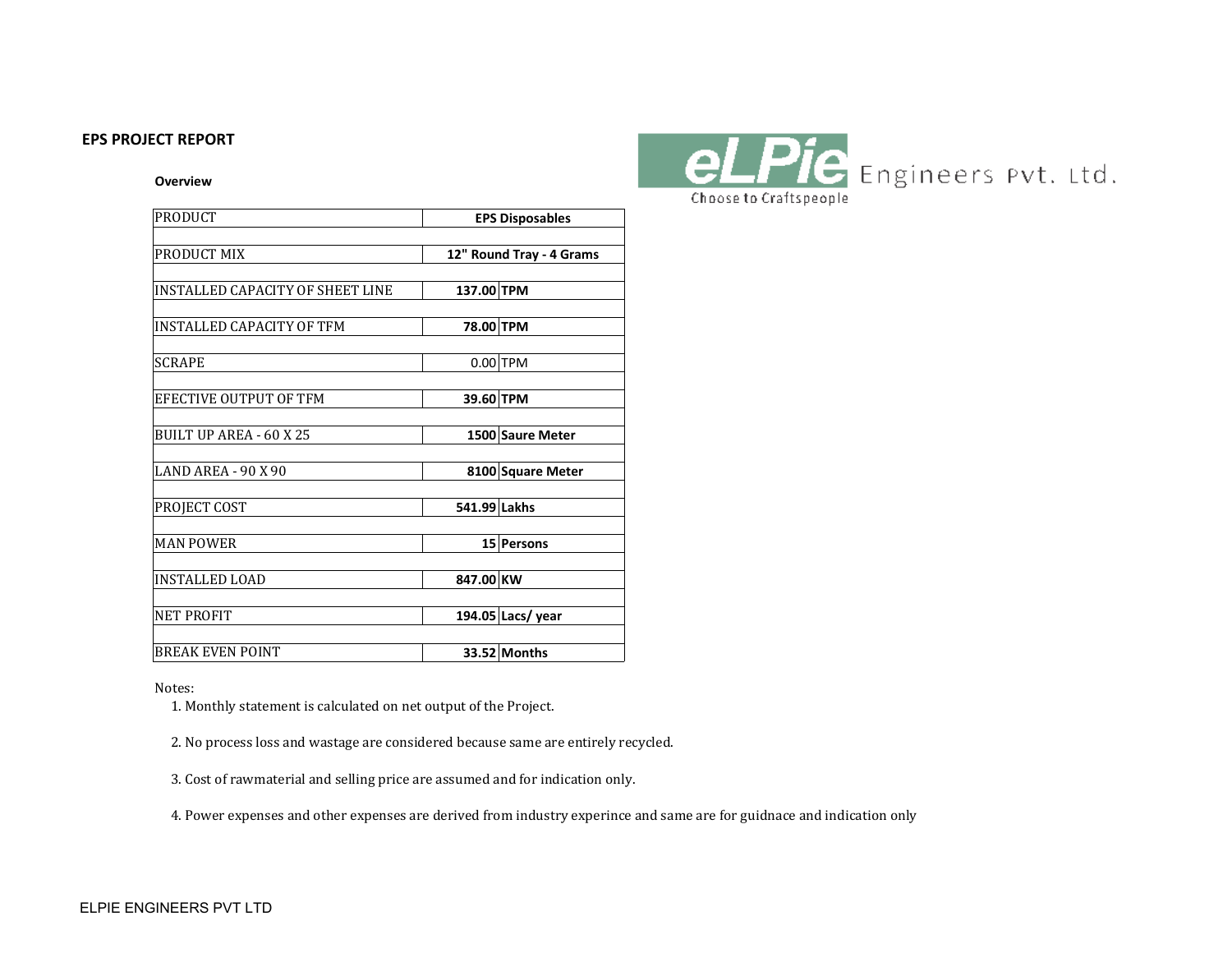# **PROJECT SUMMARY**

### **Plant & machineries**

|                                     | Qty.         | Output kg/hr   | <b>Installed load</b> | <b>Operating load</b> | <b>Value Rs.in Lakhs</b> |
|-------------------------------------|--------------|----------------|-----------------------|-----------------------|--------------------------|
| 1. Tandem Sheet line                | 1            | 250            | 223.00                |                       | 122.85                   |
| 2. 4 Compartment gravimetric        | 1            | N.A            | 2.25                  |                       | 20.00                    |
| feeding System                      |              |                |                       |                       |                          |
| 3. EPS Thermoforming Machine        | 1            | 140 cycles/min | 135.00                |                       | 171.00                   |
| 4. Area Grinder                     | 1            | N.A            | 7.50                  |                       | 8.00                     |
| 5. Moulds                           | 4            | N.A            | N.A                   |                       | 40.00                    |
| 6. Pelletizing Line                 | 1            | 100            | 126.00                |                       | 53.00                    |
| 7. Air Compressor                   | 1            | N.A            | 11.00                 |                       | 2.50                     |
| 8. Chilling Plant - 35 tone         | 1            | N.A            | 123.00                |                       | 8.00                     |
| 9. Gas Storage Tank,                | 1            | N.A            | 7.50                  |                       | 20.00                    |
| booster Pump, Safety Measure set    |              |                |                       |                       |                          |
| 10. Fire Fighting Instalation       | $\mathbf{1}$ | N.A            | N.A                   |                       | 2.50                     |
| 11. Materail Handling Equipements   | $\mathbf 1$  | N.A            | N.A                   |                       | 2.50                     |
| 12. Tools & Tackles                 | 1            | N.A            | 1.00                  |                       | 2.00                     |
| 13. miscellaneous                   |              |                |                       |                       | 10.00                    |
|                                     |              |                |                       |                       |                          |
| <b>Total</b>                        |              |                | 847.00                | 338.80                | 462.35                   |
| 14. Electrification at Rs 8000 / kW |              |                |                       |                       | 27.10                    |
| 15. Margin for working capital      |              |                |                       |                       | 52.54                    |
| <b>Total cost of project</b>        |              |                |                       |                       | 541.99                   |

## **Output Calculation of finished goods**

|                                                                                             | TPM     |
|---------------------------------------------------------------------------------------------|---------|
| Thermoformer's considered output                                                            | 78.00   |
| One thermoformer's output for 4 grms - 12" Round tray<br>100 cycles X 3 artilces per stroke | 39.60   |
| Sheet line capacity                                                                         | 137.5   |
| Considering 33.34 % is trim waste, effective finished goods output                          | 91.6575 |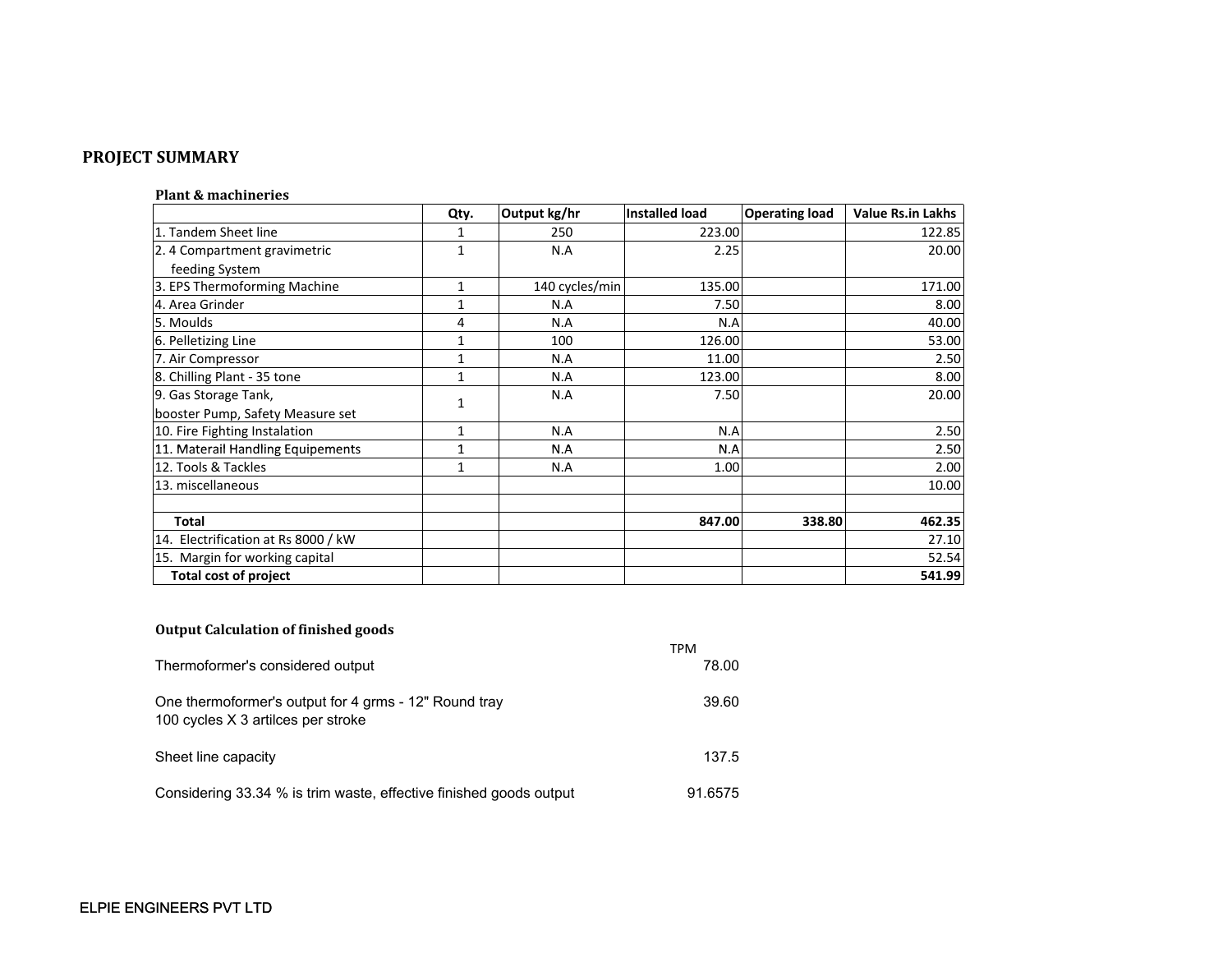| Rawmaterial requirement |        | TPM   |                | Lakhs |
|-------------------------|--------|-------|----------------|-------|
| <b>PS Granuals</b>      | 65.67% | 26.01 | $115$ Rs. /Kg  | 29.91 |
| Foam Recycled pallets   | 33.33% | 13.20 | 115 Rs. / $Kg$ | 15.18 |
| Gas                     | 5.00%  | 8.10  | $45$ Rs. /Kg   | 3.65  |
| Additives - 1           | 0.50%  | 0.81  | $65$ Rs. /Kg   | 0.53  |
| Additives - 2           | 0.50%  | 0.81  | $437$ Rs. /Kg  | 3.54  |
|                         |        | 40.82 |                | 52.80 |
| Material input cost     |        |       | 129.33 Rs. /Kg |       |

| Working capital requirement |     |       | Lakhs  |
|-----------------------------|-----|-------|--------|
| Raw material                | 15  | days  | 57.50  |
| Stock in process            | 10  | days  | 43.11  |
| Finished goods              | 15  | days  | 49.50  |
| Receivables                 |     | days  | 0.00   |
|                             |     | Total | 150.11 |
| Marging for working capital | 35% |       | 52.54  |

#### **Manpower requirement**

|                           | Total | 17 | Total | 2.055 |
|---------------------------|-------|----|-------|-------|
| Helpers for packing       |       |    | 7500  | 0.375 |
| Maintance Engineer        |       |    | 10000 | 0.2   |
| <b>Operator Assistant</b> |       |    | 9000  | 0.18  |
| Machine operator          |       |    | 15000 | 0.3   |
| <b>Production Manager</b> |       |    | 20000 | 0.2   |
| <b>Account Assistant</b>  |       |    | 10000 | 0.1   |
| Admin personnel           |       |    | 10000 | 0.1   |
| Sales Manpower            |       |    | 15000 | 0.3   |
| Owner                     |       |    | 30000 | 0.3   |